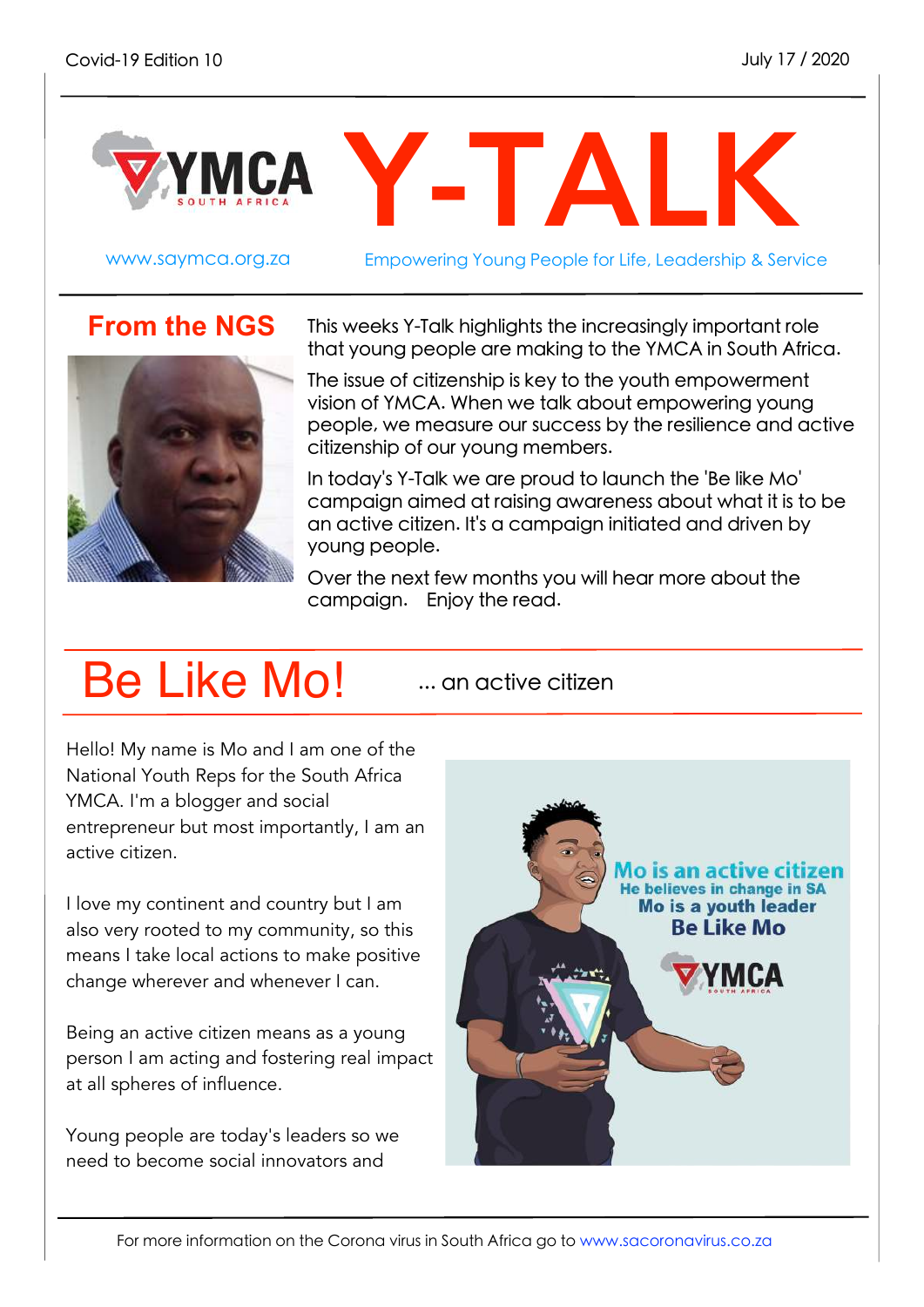create ideas for our own future. I believe in the Renaissance of Africa and all her children, therefore it's all our duty and responsibility to get into the driver's seat and lead this change and rebirth.

The YMCA has over the past decade developed a model of empowerment for youth. The philosophy of S2C aims to address the economic, political and moral crises of young people. We achieve this by providing empowerment spaces for youth.

While in the past, these spaces have been physical we need to reimagine and transform them to meet the digital demands of the 4th Industrial Revolution.

The YMCA can only thrive in the 21st century by investing in the potential of our young

people, and by providing the necessary tools for them to become role players in their own development.

The volunteers and staff across local communities in South Africa have been working selflessly and tirelessly in various interventions for the vulnerable victims of the Covid-19 pandemic. Such efforts are what active citizenship is all about

Covid-19 makes this more urgent. Life will never be what it was. The new normal means that we get the opportunity to redefine our lives now.

This means we must act. We must be more and do more. Let us own our future.

Let us all be active citizens.

## Youth in the driving seat during Covid 19

During the Youth Month of June, SA YMCA youth hosted a dialogue with the Theme

" Youth in the Driving Seat during COVID 19", provoking young minds to find new ways to adjust to the "New Normal. The Dialogue was graced by Vezi Mncwango, a senior Volunteer of the YMCA and a Professional Associate at GIBS, the business Science institution of the University of Pretoria, who was the main speaker.

2020 Youth month was dedicated to strengthening the resolve even under these very difficult circumstances, to



work together to move South Africa towards realising the outcomes of the

> National Development Plan, through harnessing young people as instruments and assets for development, despite the current setbacks they face due to COVID-19.

Youth from all local YMCAs participated in the on-line session and were challenged by Mr Mncwango to be the change agents in defining the "new normal " and to use this time to prepare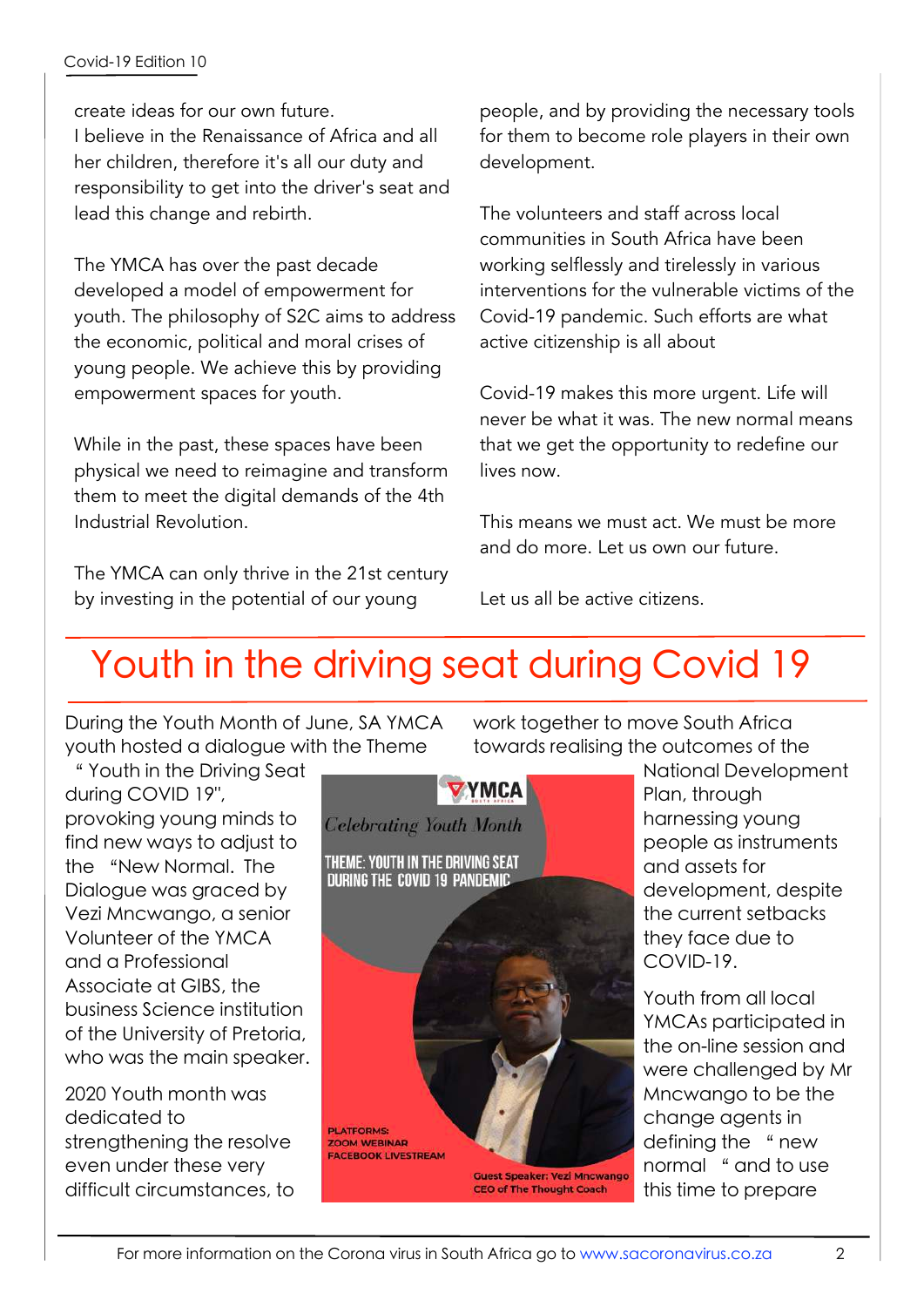themselves to be in the Driving Seat.

The inaugural Y Leaders Talk Series kicked off on the 8 July 2020 with a Theme " The State of YMCA in the times of COVID 19. The Secretary General of the World Alliance of YMCAs, Carlos Sanvee, was the main speaker of the session.

The Y Leaders Talk Series is a virtual, safe space created to generate cutting-edge information to keep the national movement abreast of development in the youth sector and re-position dominant narratives during the COVID 19 pandemic. Carlos' presentation gave a background on how the pandemic had affected the World Movement. He shared a recovery Plan which revolves around the "3 Rs" Resilience, Recovery and Reimagining. He emphasised that YMCAs are better placed in our communities to provide hope and a solution during and Post COVID 19.

The Y Leaders Talk Series future webinars will feature prominent Leaders in Society such as Phumzile Mlabo – Ngcuka and Rev Bafana Khumalo to name a few.

The next session is on the 22 July 2020.

MMC for Community Services and Health for the City of Cape Town - Dr. Zahid Badroodien visits the Cape Flats Homeless Shelter. This is his view...

Today, as we continue to visit Shelters across Cape Town, I had the opportunity to visit YMCA Shelter in Strandfontein.

The shelter is managed by Pastor Ricky De Reuck who is dedicated to seeing positive change happen in the lives of our most vulnerable in the city. I am pleased that the facility is run in partnership with the City. It's so inspiring to see dedicated people citizens such as Pastor De Reuck, invest their time in service to the people of our City.



As a caring City, we strive to effect positive change in the lives of the most vulnerable amongst us. We do this by not only providing shelter opportunities but also upskill and offer empowerment opportunities.

We continue to support shelters such as YMCA. These shelters play a vital role in changing the lives of many of our homeless and vulnerable communities.

Ricky de Reuck is the General Secretary of the Cape Flats YMCA...and maybe a pastor?